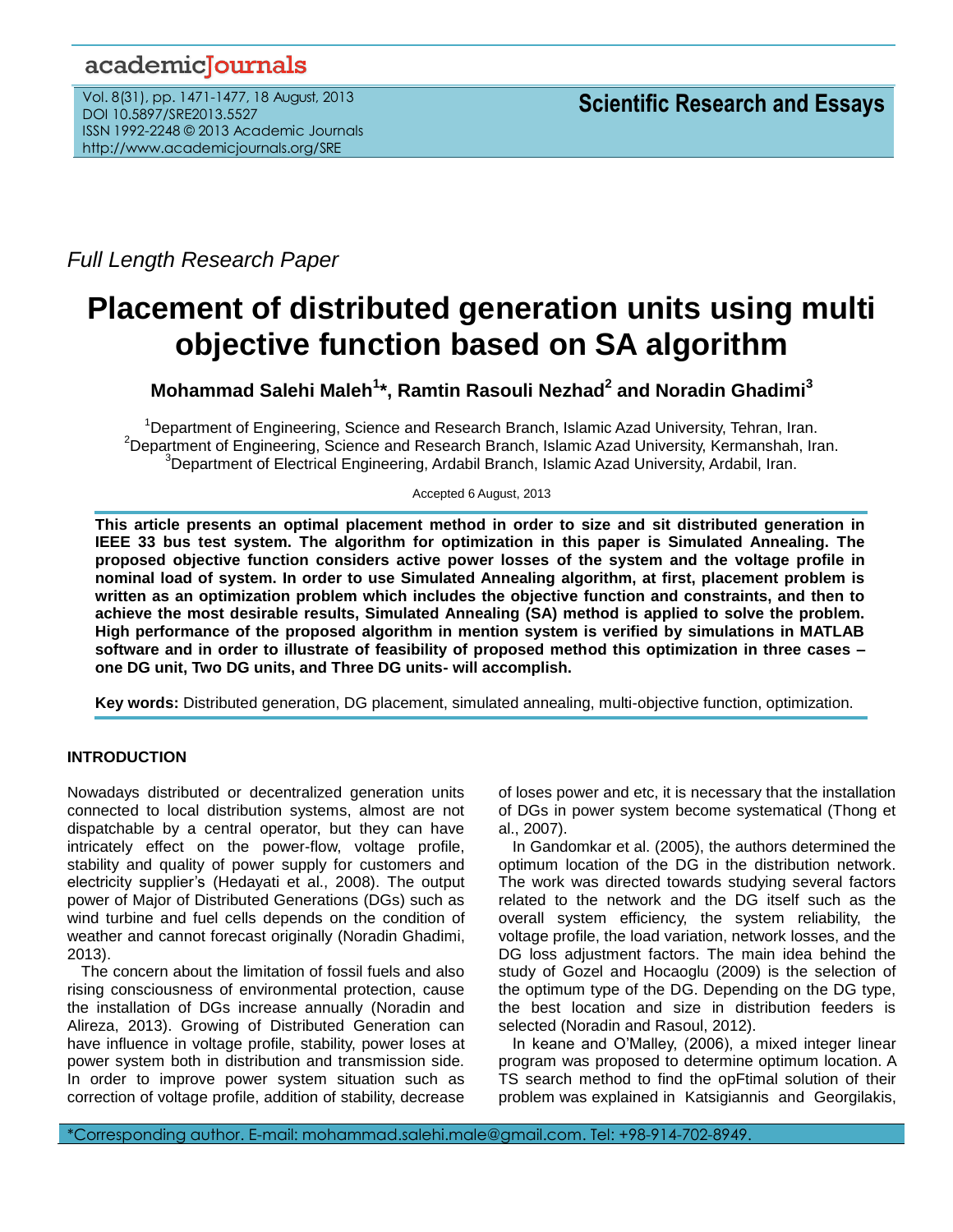(2008), but the TS is known to be time consuming algorithm also it may be trapped in a local minimum.

In order to minimize real power losses of power system (Lalitha et al., 2010), a PSO algorithm was developed to specify the optimum size and location of a single DG unit. The problem was converted to an optimization program and the real power loss of the system was the only aspect considered in this study in order to determine optimal location and size of only one DG unit.

In El-Khattam et al. (2005), a deferent scenario was investigated for determination of optimum location of distributed generation in order to modify voltage profile and minimize the investment risk. A Genetic Algorithm (GA) based method with optimal power flow (OPF) calculations were formulated in order to minimize the cost of active and reactive power generation for determination of best size and location of DGs in power system. GA is a time consuming technique but it could reach global or near global solutions. In order to minimize line losses of power system - an analytical technique to determine the optimum location-size, a pair of DG unit was suggested (Gozel and Hocaoglu, 2009).

The placement of one DG unit with specific size in Ochoa et al. (2006) was explained. In this paper multi objective function such as power line losses, modifying of voltage profile, line loading capacity and short circuit level were considered. P-V curves in Singh and Goswami, (2010) have been used for analyzing voltage stability in electric power system to determine the optimum size and location of multiple DG units to minimize the system losses under limits of the voltage at each node of the system.

In this paper, Simulated Annealing (SA) which is capable of finding global or near global optimum solution is used for optimal size and site of Distributed Generation in 33-bus of IEEE test system with tie line that is present (Kashem et al., 2000). Objective functions are gathered to form a multi objective optimization problem. The objective function is formed by combining on real power losses and voltage profile of the mention system.

#### **PROBLEM FORMULATION**

#### **Objective functions formulation**

The objective function combined from two components. One part is Real Power Loss (RPL) that is 70% of mention objective function and Voltage Profile Improvement (VPI) that combined 30% of objective function.

#### **Real power loss formulation (RPL)**

Buses voltage, line currents and real power loss in system lines calculates from the output results of powerflow which is used of Newton-Raphson in this paper.

If *vi* is *ith* bus voltage and *v<sup>j</sup>* is *jth* bus voltage that specify power flow results, the line current between ith and jth buses is given by:

$$
I_{ij} = \frac{V_i - V_j}{Z_{ij}} \tag{1}
$$

Where Zij is the impedance between ith and jth buses, the transmission power between the ith and jth buses and vice versa is calculated by:

$$
S_{ij} = V_i I_{ij}^* \tag{2}
$$

$$
S_{ji} = V_j I_{ji}^* \tag{3}
$$

The real active loss between ith and jth buses is defined as:

$$
P_{loss}^{i,j} = real(S_{ij} + S_{ji})
$$
\n(4)

Total loss power in power system is defined by:

$$
P_{Loss}^{Total} = \sum_{i=1}^{N} \sum_{j=i}^{N} P_{loss}^{i,j}
$$
 (5)

Where, N is the number buses of power system and RPL is given by:

$$
RPL = \frac{P_{Loss}^{Total}}{P_{Loss}^{nominal}}
$$
 (6)

Where,  $P_{\scriptscriptstyle{Loss}}^{\scriptscriptstyle{nominal}}$  is the real power loss in nominal condition of study system.

#### **Voltage profile improvement (VPI)**

One of the avails of optimizes location and size of the DG is the improvement in voltage profile. This index penalizes the size-location pair which gives higher voltage deviations from the nominal value (Vnom). In this way, the closer the index to zero the better is the network performance. The VPI can be defined as

$$
VPI = \max_{i=2}^{n} \left( \frac{|V_{nom}| - |V_i|}{|V_{nom}|} \right)
$$
 (7)

The Multi Objective Function (MOF) in this paper is in order to achieve the performance calculation of distribution systems for DG size and location is given by: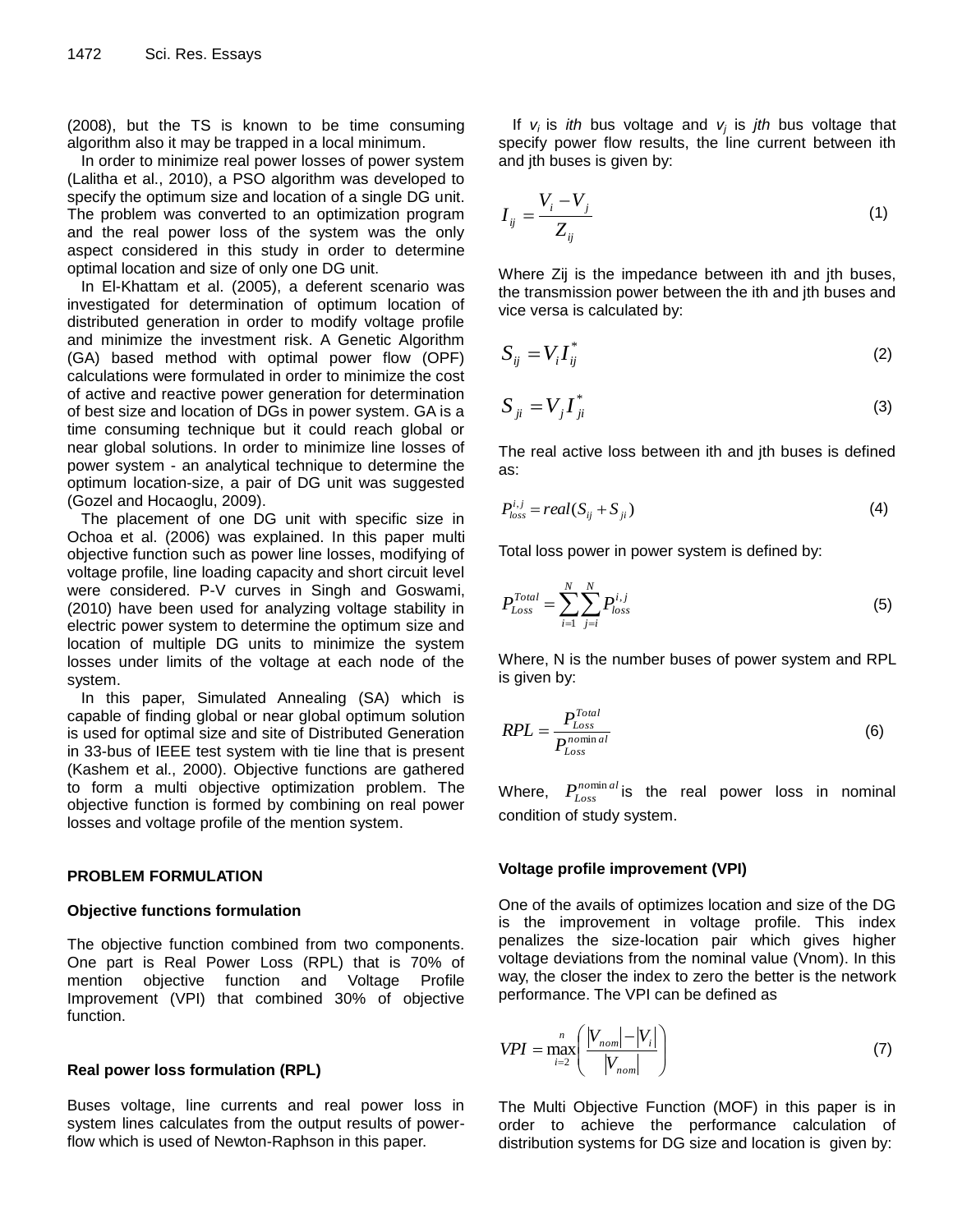$$
MOF = \sigma_1 IVD + \sigma_2 ILP \tag{8}
$$

Where  $\sigma_{\text{\tiny{l}}}$  and  $\sigma_{\text{\tiny{2}}}$  are consider in this paper as 0.7 and 0.3 respectively.

#### **Constrains formulation**

The multi objective function (11) is minimized and subjected to various operational constraints to satisfy the electrical requirements for distribution network. These constraints are as follows:

#### *Power-conservation limits*

The algebraic sum of all incoming and outgoing power including line losses over the whole distribution network and power generated from DG unit should be equal to zero.

$$
P_{Gen} + P_{DG} - \sum_{i=1}^{n} P_D - P_{total}^{Loss} = 0
$$
 (9)

#### *Distribution line capacity limits*

Power flow through any distribution line must not exceed the thermal capacity of the line

$$
S_{ij} < S_{ij}^{\max} \tag{10}
$$

#### *Voltage limits*

The voltage limits depend on the voltage regulation limits and should be satisfied.

$$
V_i^{\min} \le V_i \le V_i^{\max} \tag{11}
$$

This paper employs Simulated Annealing technique to solve the above optimization problem and search for optimal or near optimal set of problem. Typical ranges of the optimized parameters are [0.01 100] MW for PDG and [0.95-1.05] for voltage of buses.

#### **Simulated annealing algorithm**

The SA algorithm performance like the other algorithms is based on search technique in the desired zone. First, several initial conditions are assumed to start the algorithm. In this process, determination is based on the particles energy, that is, an action in this method is

acceptable whenever a particle in the position  $X_0$  having energy  $E_0$  goes to the position X having energy E such that if the current position is better than the before one, it is selected, unless the current position is selected with the following probability:

$$
p(x) = e^{\frac{E - E_0}{k_B T}}
$$
\n(12)

Which,  $K_B$  and T are the Boltzmann coefficient and temperature, respectively. The possibility to accept the inferior position will be higher whenever the current position energy will be less than the previous one and the temperature is high. In T=0, the inferior condition will be never accepted. During this process, the temperature is decreased based on annealing law from the initial temperature T0 to the zero temperature, so that it means a search algorithm. Since this algorithm is strong, it could be better than the other ones to find the optimum point (Goffe et al., 1994). One of the annealing laws in the algorithm is defined as follows:

$$
T(i) = \frac{T_0}{\ln(i)}\tag{13}
$$

*i* is the number of iterations.

In this optimization problem, the number of particles and the number of iterations are selected as 30 and 50, respectively. Dimension of the particles will vary for each condition.

#### **CASE STUDY AND PLACEMENT RESULTS**

In the case study presented in this part of this work, we investigated how DG placement affects system power loss reduction and voltage profile enhancement. The placement of only a single DG, two DGs and Three DGs are considered. To demonstrate the utility of the proposed placement algorithm, a 33-bus test system with tie lines that are present in Kashem et al. (2000) and shown in Figure 1 is considered and the system details are given in Table 1.

At first, this paper assumes that one DG unit size vary between 25 KW to 10 MW and will be placement in mentioned network. The results of this study are shown in Table 2 and Figure 2. Table 2 shows that the power loss of the network with DG and without DG. With comparing of power loss in two cases it is obvious that the DG placement can have effect in power loss in the whole mentioned network. Figure 2 illustrate buses voltage in two cases. With attention to this Figure, the voltage profile with DG unit is better than without DG and almost DG unit can have effect on all of the buses voltage.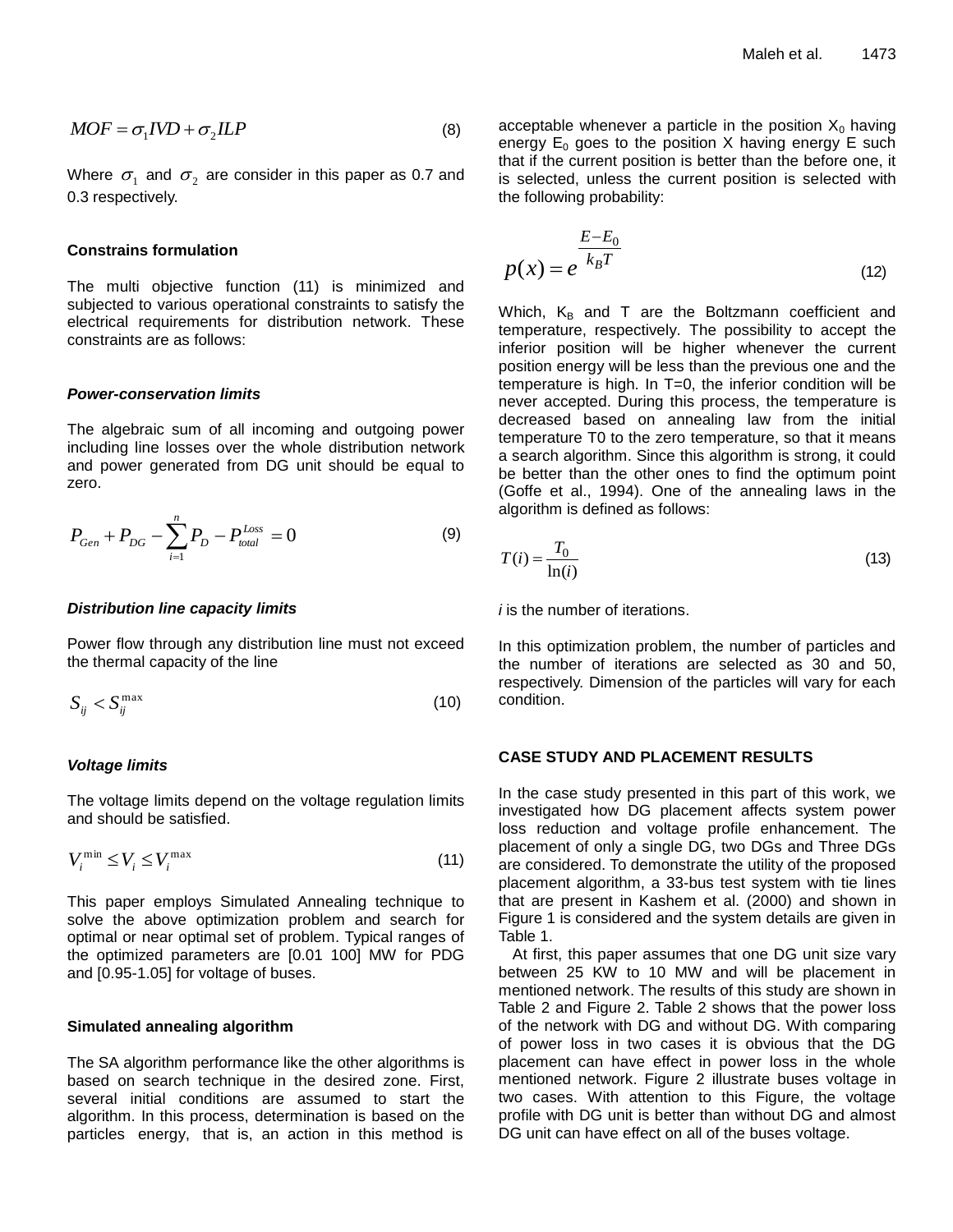

Figure 1. IEEE 33 bus study system with tie lines in ref (Kashem et al., 2000).

| <b>Branch</b>           | Sen.           | Rec.           | <b>Reactive Power of</b><br><b>Active Power of</b> |                | <b>Resistance</b> | <b>Reactance</b> |
|-------------------------|----------------|----------------|----------------------------------------------------|----------------|-------------------|------------------|
| nom                     | node           | node           | Rec. node KW                                       | Rec. node KVAr | ohms              | ohms             |
| $\mathbf{1}$            | 1              | $\overline{c}$ | 100                                                | 60             | 0.0922            | 0.0470           |
| $\overline{c}$          | $\overline{2}$ | 3              | 90                                                 | 40             | 0.4930            | 0.2511           |
| 3                       | 3              | 4              | 120                                                | 80             | 0.3660            | 0.1 864          |
| $\overline{\mathbf{4}}$ | 4              | 5              | 60                                                 | 30             | 0.3811            | 0.1941           |
| 5                       | 5              | 6              | 60                                                 | 20             | 0.8190            | 0.7070           |
| 6                       | 6              | $\overline{7}$ | 200                                                | 100            | 0.1872            | 0.6188           |
| $\overline{7}$          | $\overline{7}$ | 8              | 200                                                | 100            | 1.7114            | 1.2351           |
| 8                       | 8              | 9              | 60                                                 | 20             | 1.0300            | 0.7400           |
| 9                       | 9              | 10             | 60                                                 | 20             | 1.0440            | 0.7400           |
| 10                      | 10             | 11             | 45                                                 | 30             | 0.1966            | 0.0650           |
| 11                      | 11             | 12             | 60                                                 | 35             | 0.3744            | 0.1238           |
| 12                      | 12             | 13             | 60                                                 | 35             | 1.4680            | 1.1550           |
| 13                      | 13             | 14             | 120                                                | 80             | 0.5416            | 0.7129           |
| 14                      | 14             | 15             | 60                                                 | 10             | 0.5910            | 0.5260           |
| 15                      | 15             | 16             | 60                                                 | 20             | 0.7463            | 0.5450           |
| 16                      | 16             | 17             | 60                                                 | 20             | 1.2890            | 1.7210           |
| 17                      | 17             | 18             | 90                                                 | 40             | 0.7320            | 0.5740           |
| 18                      | $\overline{c}$ | 19             | 90                                                 | 40             | 0.1640            | 0.1565           |
| 19                      | 19             | 20             | 90                                                 | 40             | 1.5042            | 1.3554           |
| 20                      | 20             | 21             | 90                                                 | 40             | 0.4095            | 0.4784           |
| 21                      | 21             | 22             | 90                                                 | 40             | 0.7089            | 0.9373           |
| 22                      | 3              | 23             | 90                                                 | 50             | 0.4512            | 0.3083           |
| 23                      | 23             | 24             | 420                                                | 200            | 0.8980            | 0.7091           |
| 24                      | 24             | 25             | 420                                                | 200            | 0.8960            | 0.7011           |
| 25                      | 5              | 26             | 60                                                 | 25             | 0.2030            | 0.1034           |
| 26                      | 26             | 27             | 60                                                 | 25             | 0.2842            | 0.1447           |
| 27                      | 27             | 28             | 60                                                 | 20             | 1.0590            | 0.9337           |
| 28                      | 28             | 29             | 120                                                | 70             | 0.8042            | 0.7006           |

**Table 1.** Lines, active and reactive power details in study system.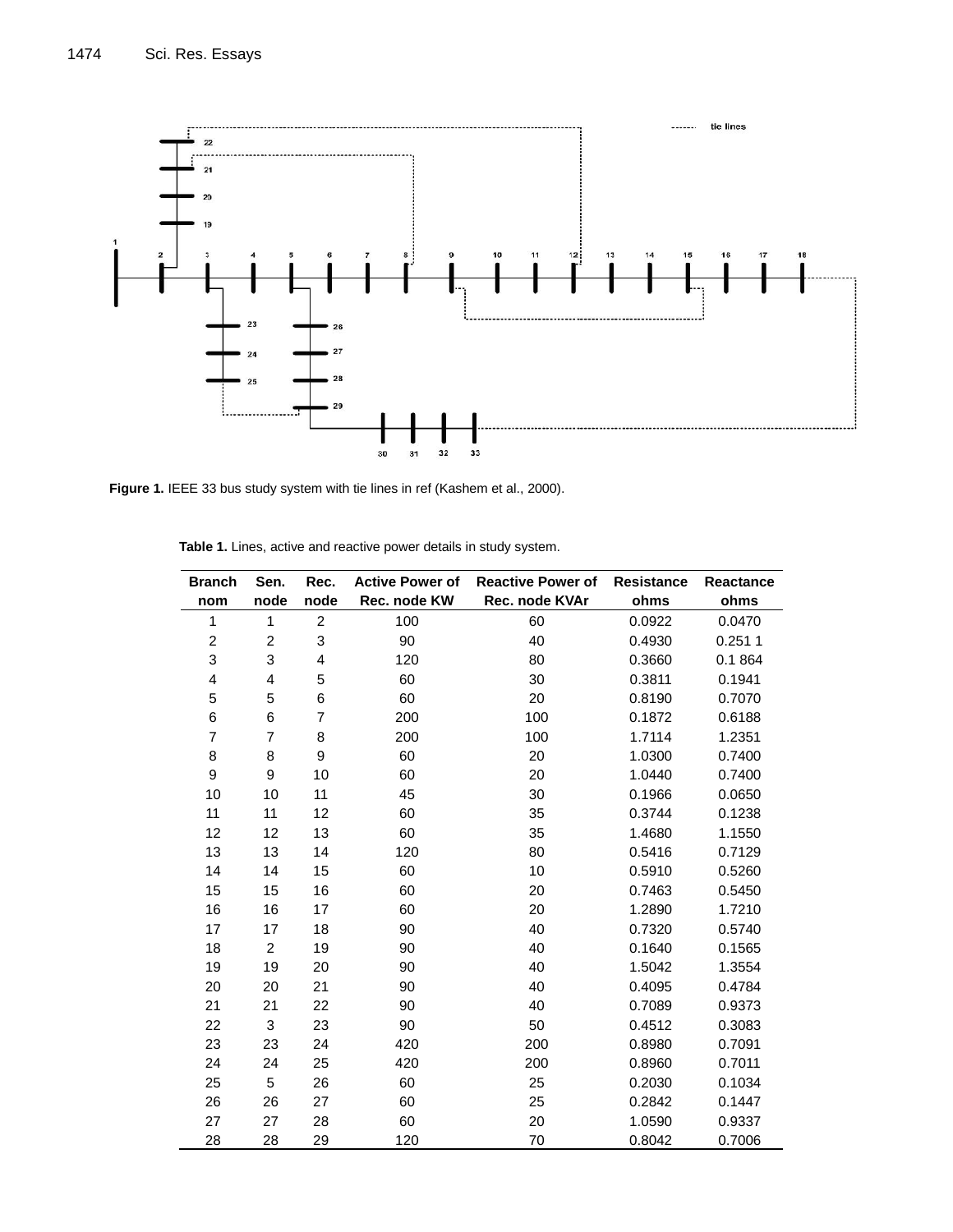| 29    | 29 | 30 | 200 | 600 | 0.5075 | 0.2585 |
|-------|----|----|-----|-----|--------|--------|
| 30    | 30 | 31 | 150 | 70  | 0.9744 | 0.9630 |
| 31    | 31 | 32 | 210 | 100 | 0.3105 | 0.3619 |
| 32    | 32 | 33 | 60  | 40  | 0.3410 | 0.5302 |
| $33*$ | 21 | 8  |     |     | 2.0000 | 2.0000 |
| $34*$ | 22 | 12 |     |     | 2.0000 | 2.0000 |
| $35*$ | 9  | 15 |     |     | 2.0000 | 2.0000 |
| $36*$ | 25 | 29 |     |     | 0.5000 | 0.5000 |
| $37*$ | 33 | 18 |     |     | 0.5000 | 0.5000 |

**Table 1**. Contd.

**Table 2.** Results of sizing and sitting with a single DG unit.

| Number of DG DG size DG site |        | Network loss (KW) |
|------------------------------|--------|-------------------|
| Without DG                   |        | 70.2              |
| DG 1                         | 2074.6 | 46 1              |



**Figure 2.** Voltage profile of study system with a single DG unit and without DG.

In other case, two DG units that size of them between 25 KW to 10 MW too, considered in order to location in mentioned system. Results of this case present in Table 3 and Figure 3. In this figure the voltage profile of three cases (without DG, one DG and Two DG units sizing and sitting) are presented. As can be seen, that is obvious the two DG placement results in line power losses and voltage profile is better than one DG unit and without DG in study system.

In the next study, we assume that three DG units in order of optimal placement are considered. The result of this study is in represented power system. The results of line power loss that are present in Table 4 depict in this case this power loss become less than other cases and in Figure 4 the voltage profile is shown. The voltage profile in this case is better than previous cases.

#### **Conclusion**

In this paper, a different approach based on Simulated Annealing in order of Multiobjective optimization analysis, including one, two and three DG units, for size-site planning of distributed generation in distribution system was presented. In solving this problem, at first, the problem was written in the form of the optimization problem which its objective function was defined and written in time domain and then the problem has been solved using SA. The proposed optimization algorithm was applied to the 33-bus test system with tie lines.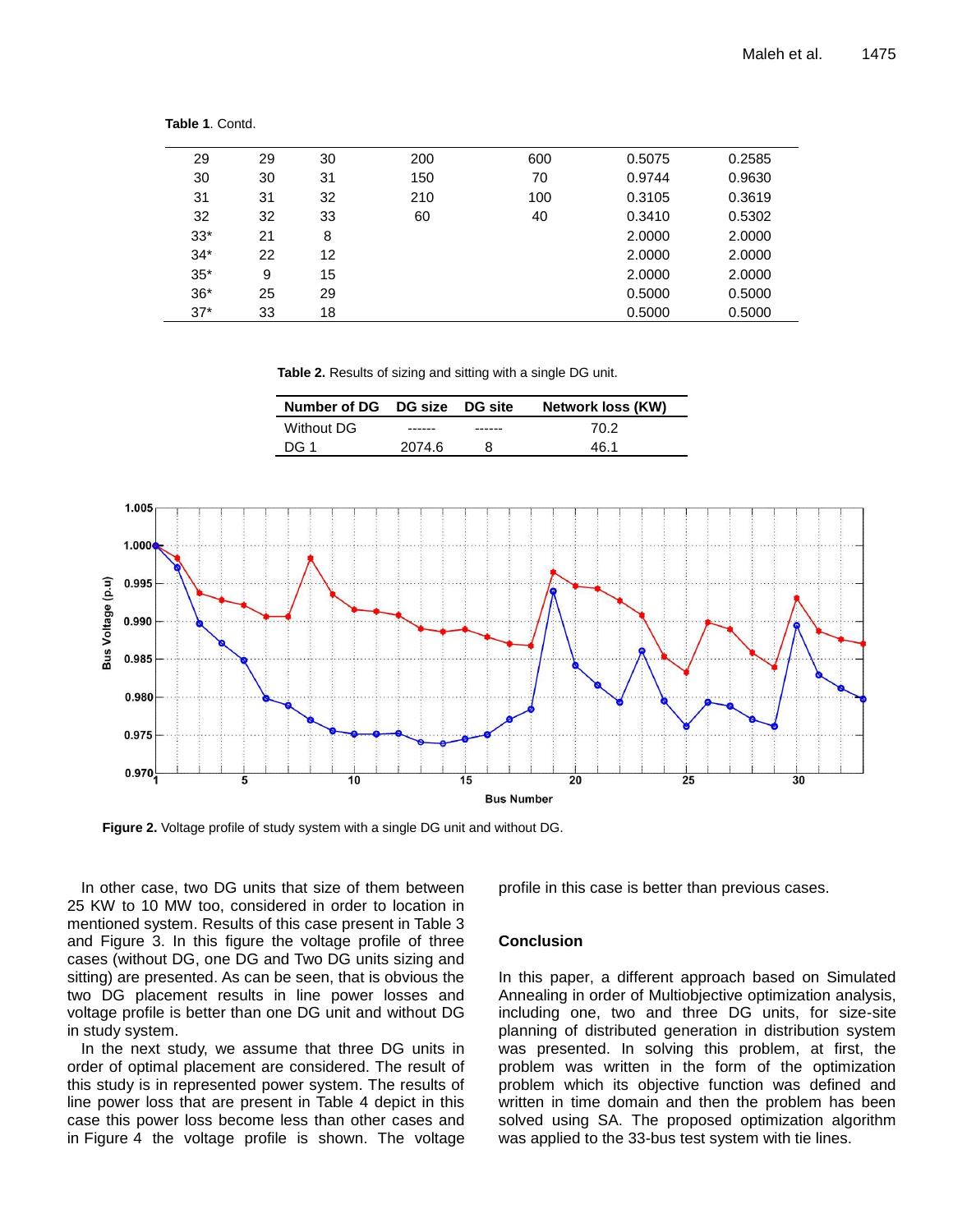Bus Voltage (p.u)

0.995

0.990

0.985

0.980

0.975

 $0.970_4^1$ 



**Table 3.** results of sizing and sitting with two DG units-single DG and without DG.

**Figure 3.** Voltage profile of study system with two DG units - single DG unit and without DG.

 $10$ 

**Table 4.** Results of sizing and sitting with three DG units-two DG units-single DG and without DG.

 $15$ 

**Bus Number** 

20

 $\overline{30}$ 

 $\overline{25}$ 

| Number of DG | <b>DG Size</b>             | <b>DG Site</b> | <b>Network Loss (KW)</b> |
|--------------|----------------------------|----------------|--------------------------|
| Without DG   | ------                     | ------         | 70.2                     |
| One DG       | 2074.6                     |                | 46.1                     |
| Two DGs      | 1605.8<br>1474.1           | 25<br>14       | 34.8                     |
| Three DGs    | 1416.4<br>939.47<br>1036.4 | 18.<br>25      | 31.7                     |



**Figure 4.** Voltage profile of study system with three DG units- two DG units - single DG unit and without DG.